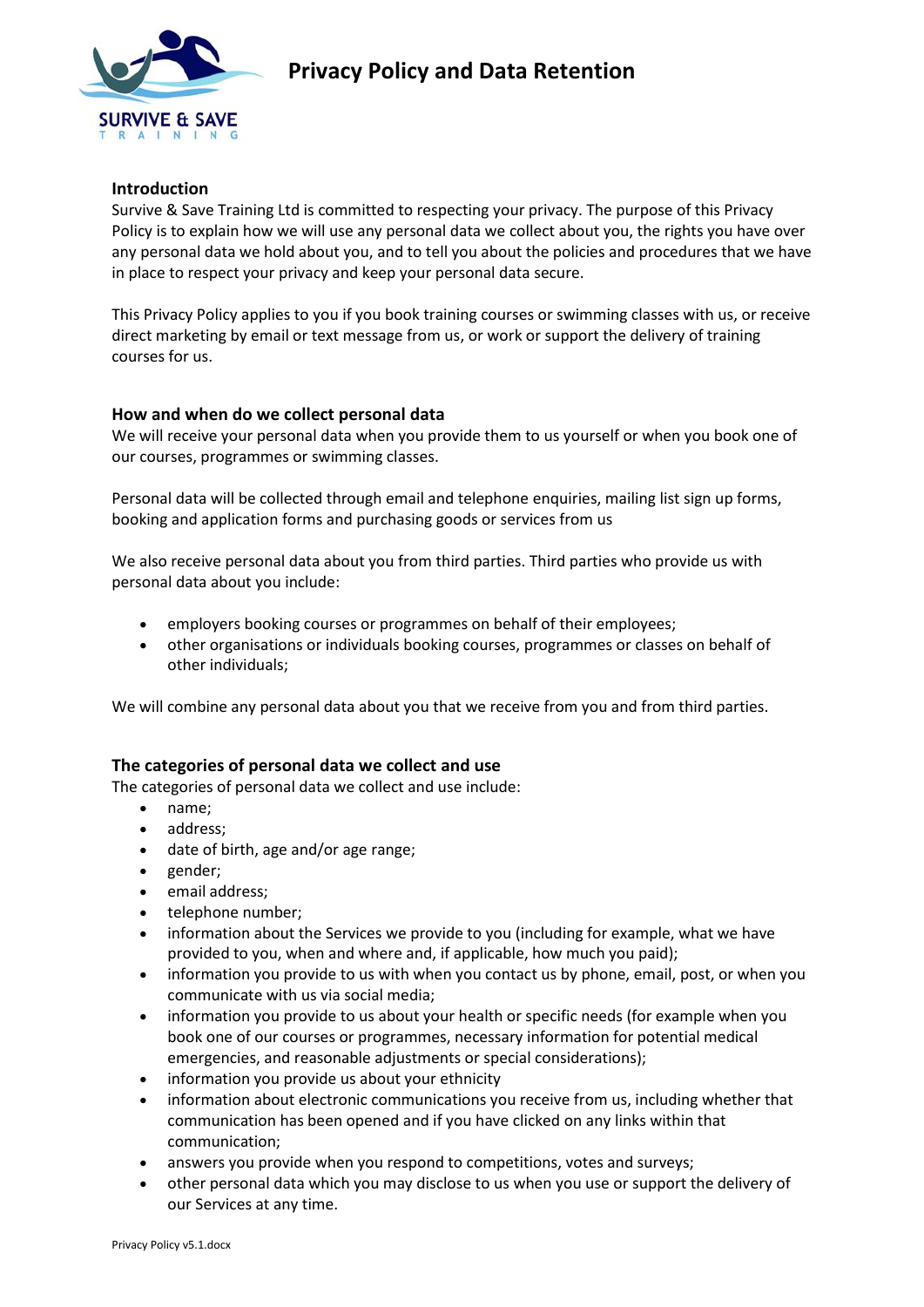

## **How we use your personal data**

All personal data that we obtain about you will be used in accordance with current data protection law and this Privacy Policy. We, or third-party data processors acting on our behalf, will process your personal data as follows:

- As necessary, to **perform a contract with you**, for example a training course booking, including, where applicable, taking or receiving payments and course delivery.
- As necessary, to **comply with a legal obligation**, for the following purposes:
	- o where you exercise your rights under data protection law and make requests; and
	- o to comply with any legal obligation, any lawful request from government or law enforcement officials and as may be required to meet national security or law enforcement requirements or prevent illegal activity.
- As necessary, for our **legitimate interests** in providing course or programme delivery etc and ensuring they operate safely, securely and in a commercially suitable way which is tailored to your use and interests, for the following purposes:
	- o to provide you with the training course, programme or swimming classes;
	- $\circ$  to verify your identity for security purposes;
	- o to help us to ensure our customers are genuine and to prevent fraud;
	- $\circ$  to ensure the security of our websites, mobile applications and other technology systems;
	- o for the good governance of our business, including keeping financial records, to allow us to pay suppliers and to charge, invoice or refund customers;
	- o to provide you with information about our training courses, programmes or swimming classes, to contact you about administrative matters, and to manage and respond to any queries or complaints you make or any correspondence you send us;
	- $\circ$  for the purpose of marketing our courses or programmes from other companies, including sending marketing communications and, where applicable, processing your registration, creating custom marketing audiences on third-party websites such as Facebook, and profiling and automated decision-making relating to our marketing;
	- $\circ$  to "geo-fence" marketing so that you receive marketing communications or see advertisements which are relevant to your location;
	- $\circ$  to operate competitions, including notifying you if you have won, to confirm delivery of a prize or for other related purposes; and
	- for market research and statistical analysis and to analyse the use of our Services so that we can improve them.
- Based on **your consent**, for the following purposes:
	- o to send you marketing communications.
- Based on **your explicit consent**, when you provide us with personal data about your health or specific requirements/special considerations, for the following purposes:
	- $\circ$  to ensure that we provide reasonable adjustments for any disability, health related illness or specific requirement or consideration;
	- $\circ$  to ensure that we are aware of any health-related issues that may create a medical emergency while on one of our courses.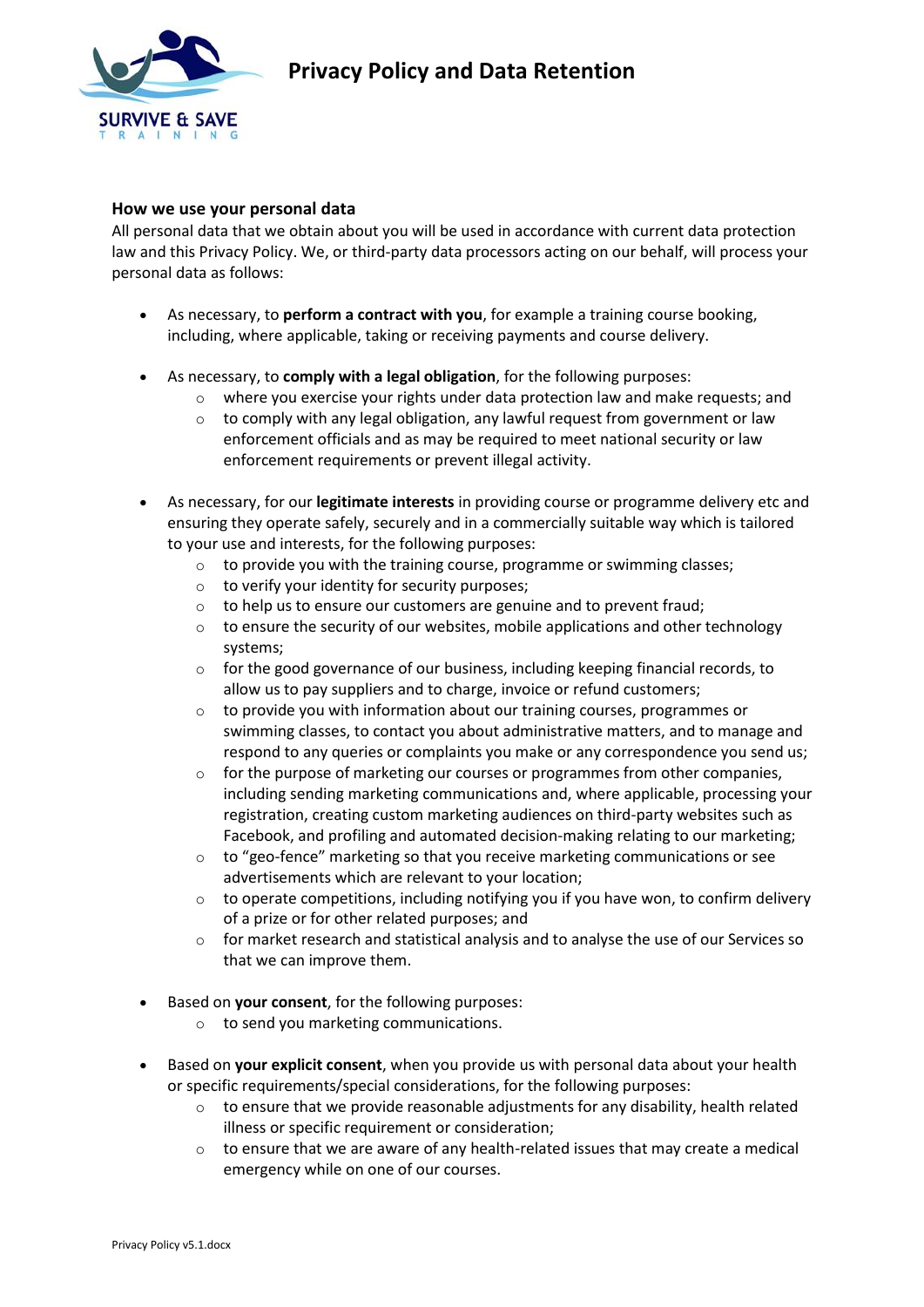

# **Privacy Policy and Data Retention**

If you win a competition, we may publicly post some of your data on our website or mobile application (for example acceptance of a prize may also require you, unless prohibited by law, to allow us to post publicly some of your personal data such as on a winner's page). However, we will not post your data publicly without your express consent.

## **Sharing Information**

We share the information that you provide us with our workforce and affiliates (including tutors, trainers and awarding organisations) as reasonably required for any of the purposes above. Staff and affiliates are not entitled to use your information for their own purposes. However, awarding organisations (e.g. Swim England Qualifications, RLSS UK) are required to keep learner records to satisfy their regulators.

Information may be shared with third parties service providers if necessary and reasonably required for any of the purposes above for example but not exclusively:

- Internet hosting providers to host the website, related infrastructure, services and applications
- Contact management systems to send emails, SMS messages, social media messages
- Service providers for example payment processors and supply chain partners
- Learning records service for them to issue / verify unique learner numbers and update personal learning records in relation to administration of your qualification

#### **Personal Learning Records**

Some of the information you supply will be used by the Education and Skills Funding Agency, an executive agency of the Department for Education (DfE), to issue you with a Unique Learner Number (ULN) and to create your Personal Learning Record, as part of the functions of the DfE. For more information about how your information is processed, and to access your Personal Learning Record, please refer t[o https://www.gov.uk/education/learning-records-service-lrs.](https://www.gov.uk/education/learning-records-service-lrs)

### **How long do we keep your personal data?**

We will normally retain your personal data for as long as you use our Services and for up to seven years after your last use of our Services or your last interaction with us (for example, the last time you opened an electronic communication from us or visited one of our websites).

A summary of the types of personal data processed by us is listed in the table below.

Please note that we will retain your personal data for longer than the specified time span if we believe we may need them in order to respond to any claims, to protect our rights or the rights of a third party, and we will retain your personal data for longer if we are required to retain them in order to comply with applicable laws.

We will always retain your personal data in accordance with data protection law and never retain your personal data for longer than is necessary.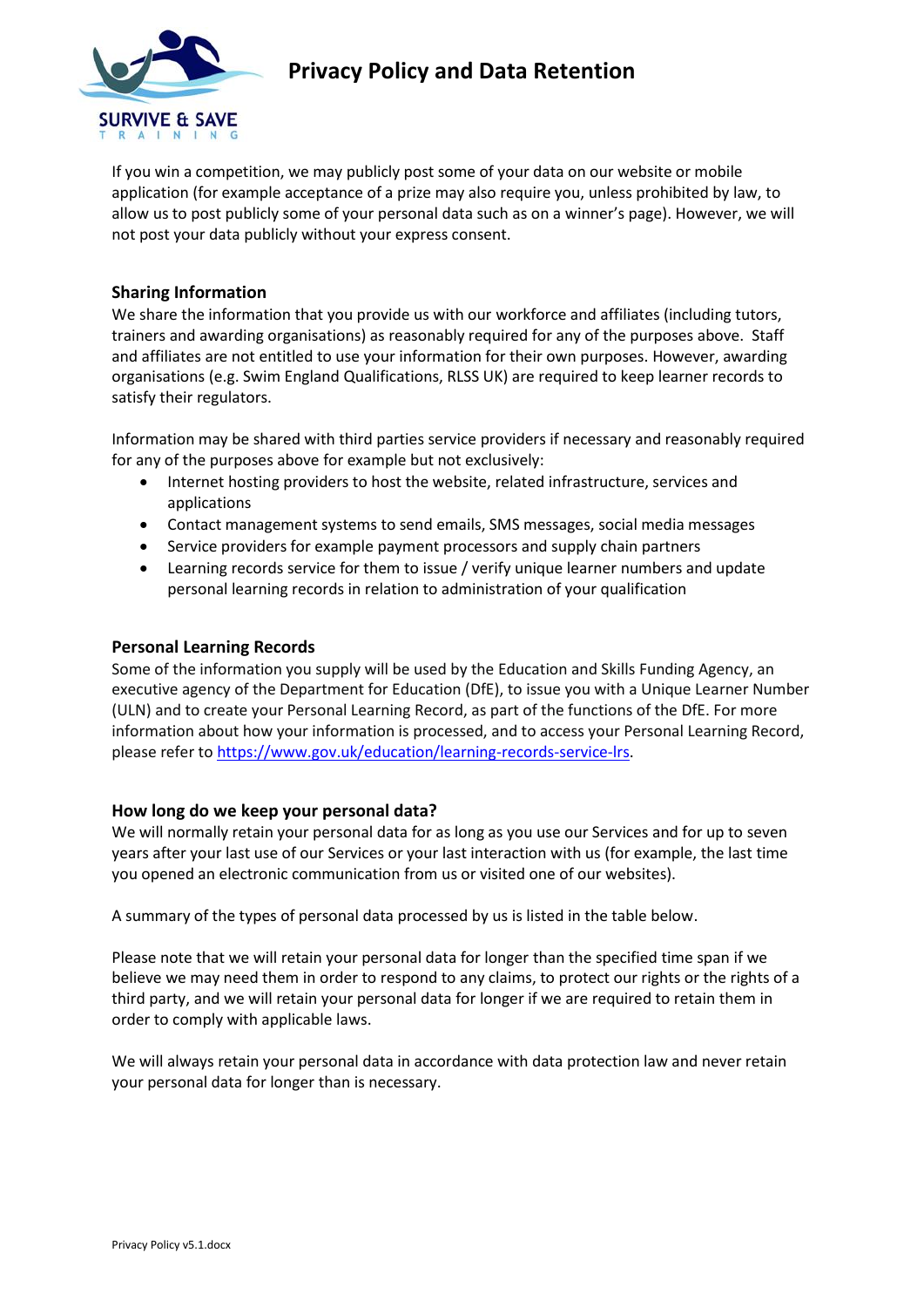

# **Summary of Personal Data Processed by Survive and Save Training Ltd**

| Type of Data                           | Purpose        | Legal Basis              | <b>Retention Period</b> |  |
|----------------------------------------|----------------|--------------------------|-------------------------|--|
| Staff / Employment / Workforce         |                |                          |                         |  |
| Personnel - Names /                    | Administration | Performance of a         | 7 years after           |  |
| Addresses /                            |                | contract                 | employment ceases       |  |
| Telephone Numbers /                    |                | Legitimate interests     |                         |  |
| Email addresses /                      |                |                          |                         |  |
| roles / evidence of                    |                |                          |                         |  |
| qualifications, training               |                |                          |                         |  |
| or licences / DBS data                 |                |                          |                         |  |
| / Bank details                         |                |                          |                         |  |
| <b>Personnel - Contracts</b>           | Administration | Performance of a         | 7 years after           |  |
|                                        |                | contract                 | employment ceases       |  |
|                                        |                | Some processing may      |                         |  |
|                                        |                | be legitimate interests  |                         |  |
| <b>Crash Courses</b>                   |                |                          |                         |  |
| Swimmers and                           | Administration | Performance of a         | removal from mailing    |  |
| Responsible adults-                    |                | contract                 | lists or 2 years after  |  |
| Names / DOB /                          |                | Legitimate interests     | last contact            |  |
| Gender / telephone                     |                | <b>Explicit consent</b>  | (whichever is earlier)  |  |
| numbers / email                        |                | (mailing lists / booking |                         |  |
| addresses                              |                | forms)                   |                         |  |
| <b>RLSS UK Qualifications / Awards</b> |                |                          |                         |  |
| Course candidates -                    | Qualification  | Performance of a         | 7 years from date of    |  |
| Names / Addresses /                    | administration | contract                 | assessment              |  |
| Telephone numbers /                    |                |                          |                         |  |
| Email addresses and                    |                |                          |                         |  |
| course results /                       |                |                          |                         |  |
| <b>Emergency Contact</b>               |                |                          |                         |  |
| Details / complaints                   |                |                          |                         |  |
| and litigation                         |                |                          |                         |  |
| <b>Swim England Qualifications</b>     |                |                          |                         |  |
| Learner data - start                   | Qualification  | Legitimate interests     | Up to 5 years           |  |
| date / name / ULN /                    | administration |                          | following related       |  |
| DOB / contact details /                |                |                          | learner registrations   |  |
| evidence of eligibility                |                |                          | Up to 7 years where     |  |
| and prerequisites /                    |                |                          | there the business      |  |
| date of SE registration                |                |                          | believes there is the   |  |
| / date certs requested                 |                |                          | possibility of claims   |  |
|                                        |                |                          |                         |  |
| /learner outcomes /                    |                |                          | against it              |  |
| <b>Emergency contact</b>               |                |                          |                         |  |
| details / certificates /               |                |                          |                         |  |
| reasonable                             |                |                          |                         |  |
| adjustments / special                  |                |                          |                         |  |
| considerations/                        |                |                          |                         |  |
| appeals /                              |                |                          |                         |  |
| reassessments /                        |                |                          |                         |  |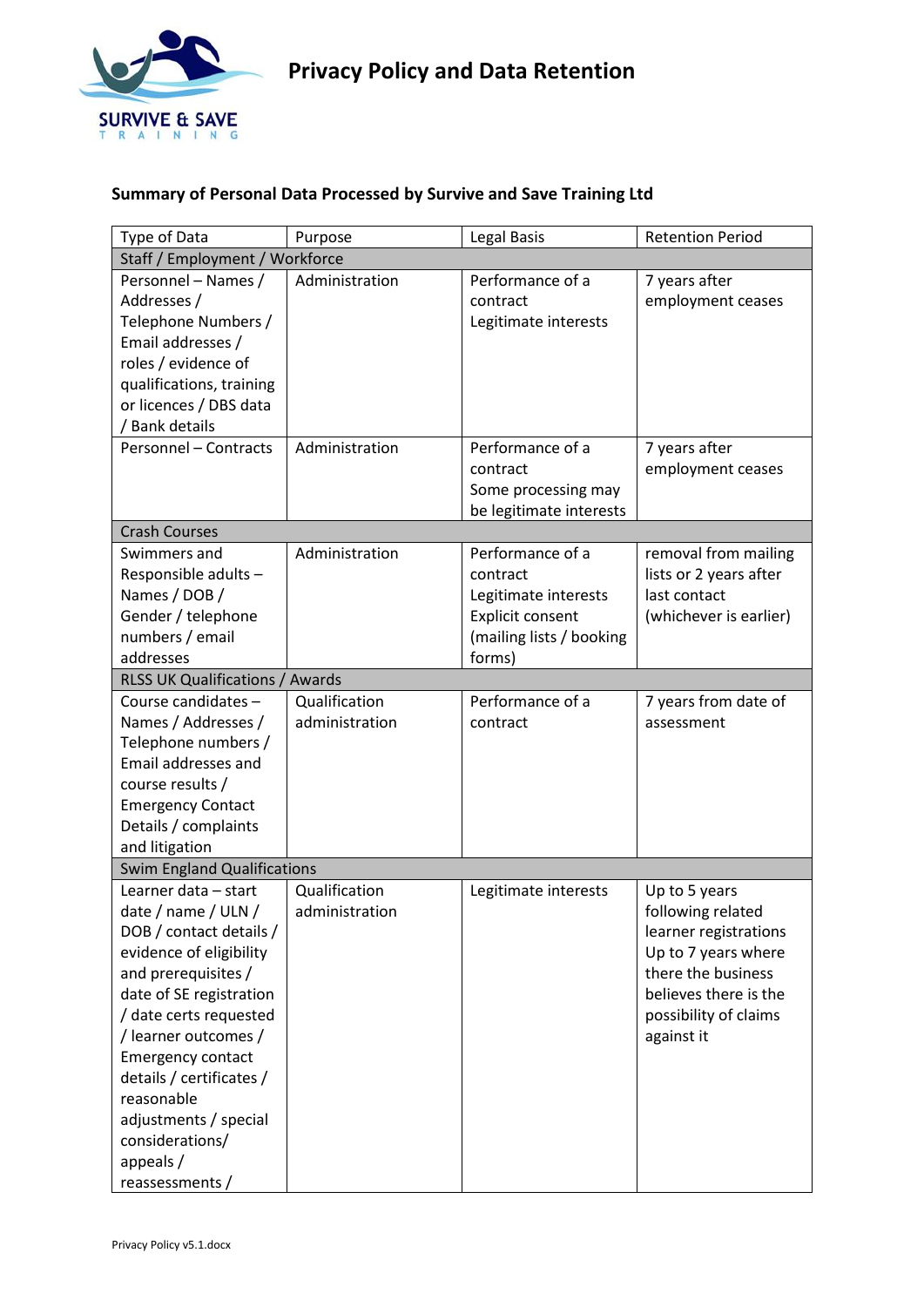

| complaints and                                                                                     |                                 |                         |                                                                                                                                                    |  |  |
|----------------------------------------------------------------------------------------------------|---------------------------------|-------------------------|----------------------------------------------------------------------------------------------------------------------------------------------------|--|--|
| litigation                                                                                         |                                 |                         |                                                                                                                                                    |  |  |
| Learner Portfolio                                                                                  | Qualification                   | Legitimate interests    | Indefinitely                                                                                                                                       |  |  |
| $sample - one$                                                                                     | administration                  | Explicit consent        |                                                                                                                                                    |  |  |
| complete learner                                                                                   |                                 |                         |                                                                                                                                                    |  |  |
| portfolio retained per                                                                             |                                 |                         |                                                                                                                                                    |  |  |
| qualification per year                                                                             |                                 |                         |                                                                                                                                                    |  |  |
| Learner Portfolios<br>(General)                                                                    | Qualification<br>administration | Legitimate interests    | Up to 6 months from<br>final outcomes<br>Up to 7 years where<br>there the business<br>believes there is the<br>possibility of claims<br>against it |  |  |
| IQA records -<br>Sampling plans /<br>reports and associated<br>learners work /<br>assessment tasks | Qualification<br>administration | Legitimate interests    | Up to 1 year from<br>registration                                                                                                                  |  |  |
| <b>Suppliers</b>                                                                                   |                                 |                         |                                                                                                                                                    |  |  |
| Names / Addresses /                                                                                | Administration                  | Performance of a        | 7 years after                                                                                                                                      |  |  |
| Telephone Numbers /                                                                                |                                 | contract                | involvement ceases                                                                                                                                 |  |  |
| Email addresses /                                                                                  |                                 | Some processing may     |                                                                                                                                                    |  |  |
| <b>Bank details</b>                                                                                |                                 | be legitimate interests |                                                                                                                                                    |  |  |

### **Your rights**

You may contact our Data Protection Officer by email at [enquiry@surviveandsave-training.org](mailto:enquiry@surviveandsave-training.org) at any time, to:

- request that we provide you with a copy of the personal data which we hold about you;
- request that we update any of your personal data which are inaccurate or incomplete;
- request that we delete any of your personal data which we are holding;
- request that we restrict the way that we process your personal data;
- request that we provide your personal data to you or a third-party provider of services in a structured, commonly-used and machine-readable format;
- object to us processing personal data based on our legitimate interests; or
- object to us processing your personal data for direct marketing purposes.

Your request must include your name, email address and postal address and we may request proof of your identity. Please allow at least ten working days for us to process your request.

### **Withdrawing your consent**

Where we are processing your personal data based on your consent, you may change your mind and withdraw your consent at any time.

You can withdraw your consent to receive marketing communications by clicking on the unsubscribe link in an email.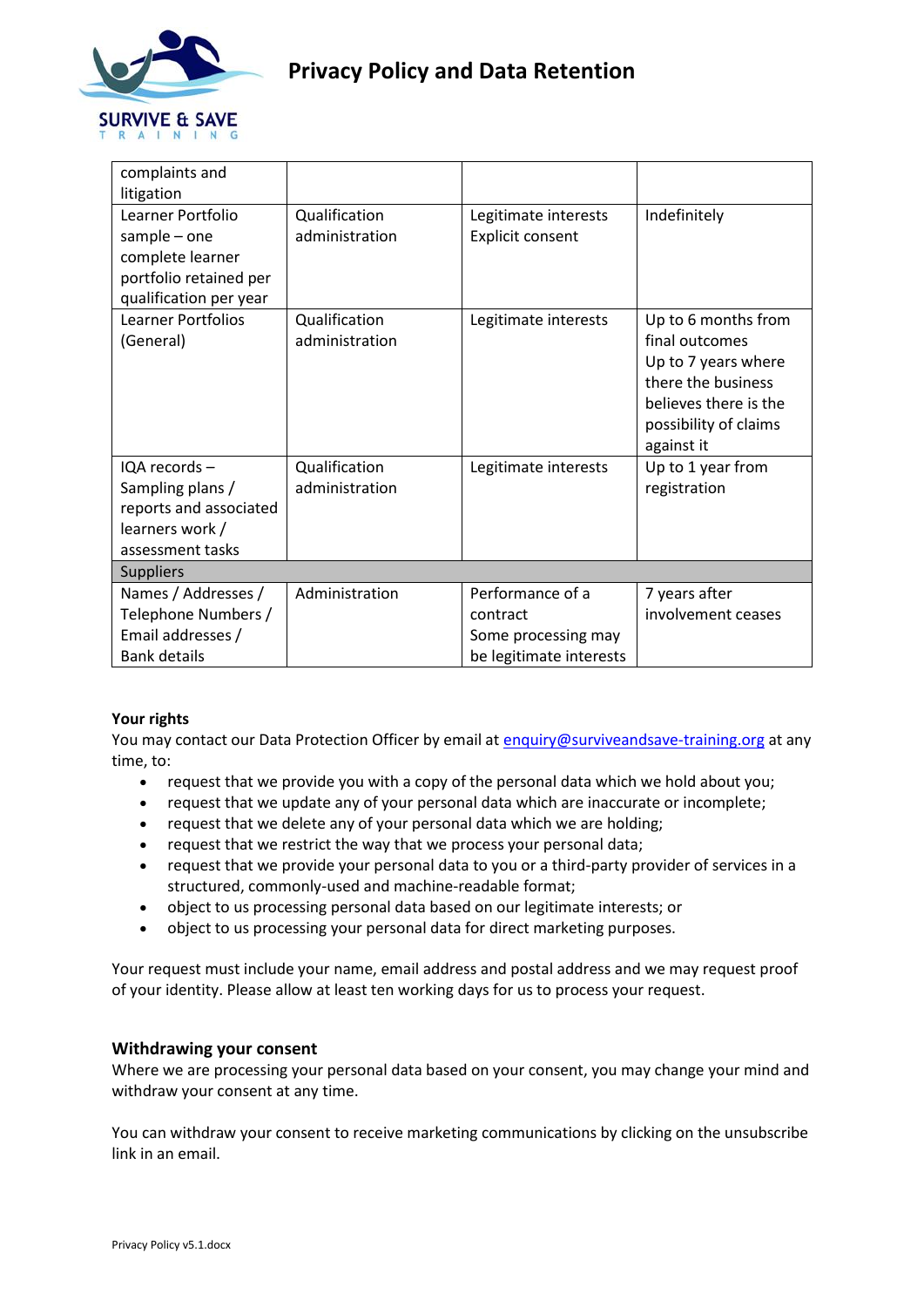

You can also withdraw your consent to receive marketing communications or any other consent you have previously provided to us by contacting us at [enquiry@surviveandsave-training.org.](mailto:enquiry@surviveandsave-training.org)

The consequence of you withdrawing consent might be that we cannot do certain things for you.

# **Right to lodge a complaint with a supervisory authority**

You may also make a complaint to a supervisory authority for data protection matters. In the UK, this would be the UK Information Commissioner's Office ([https://ico.org.uk/\)](https://ico.org.uk/). If you live in another EEA country, you may complain to the supervisory authority in your country. Alternatively, you may seek a remedy through local courts if you believe your rights have been breached.

## **How do we protect your personal data?**

We use industry standard technical and organisational security measures to protect your personal data. We keep your personal data secure by implementing policies, procedures and access controls so that only authorised members of our staff or authorised third parties can access your personal data. We protect our information technology systems with firewalls and anti-virus and anti-malware software and other information security technology solutions. When we transfer your personal data to third parties electronically, we use encryption.

We cannot guarantee the security of your personal data when you transmit it to us. For example, if you email us your personal data, you should be aware that email is not a secure transmission method. As such, you acknowledge and accept that we cannot guarantee the security of your personal data transmitted to us and that any such transmission is at your own risk. Once we have received your personal data, we will use strict procedures and security features to prevent unauthorised access.

Where we have given you (or where you have chosen) a password which enables you to access one of our Services, you are responsible for keeping this password confidential. We ask you not to share a password with anyone.

### **Links to other websites and mobile applications**

We sometimes provide you with links to other websites or mobile applications, but these websites and mobile applications are not under our control. We are only responsible for the privacy practices and security of our Services. We are not responsible for the privacy policies, content or security of any linked websites or mobile applications. We recommend that you check the privacy and security policies of each and every website and mobile application that you visit.

In some instances, a third party may operate or host a competition on our website or mobile application, and collect your personal data. In those cases, where we are not the operator or host of the competition, we have no control over the personal data collected and accordingly urge you to review the third party's privacy policy before participating.

### **Changes to our Privacy Policy**

We reserve the right to change our Privacy Policy from time to time. Any such changes will be posted on this page so that we can keep you informed about how we process your personal data. We recommend that you consult this page frequently so that you are aware of our latest Privacy Policy